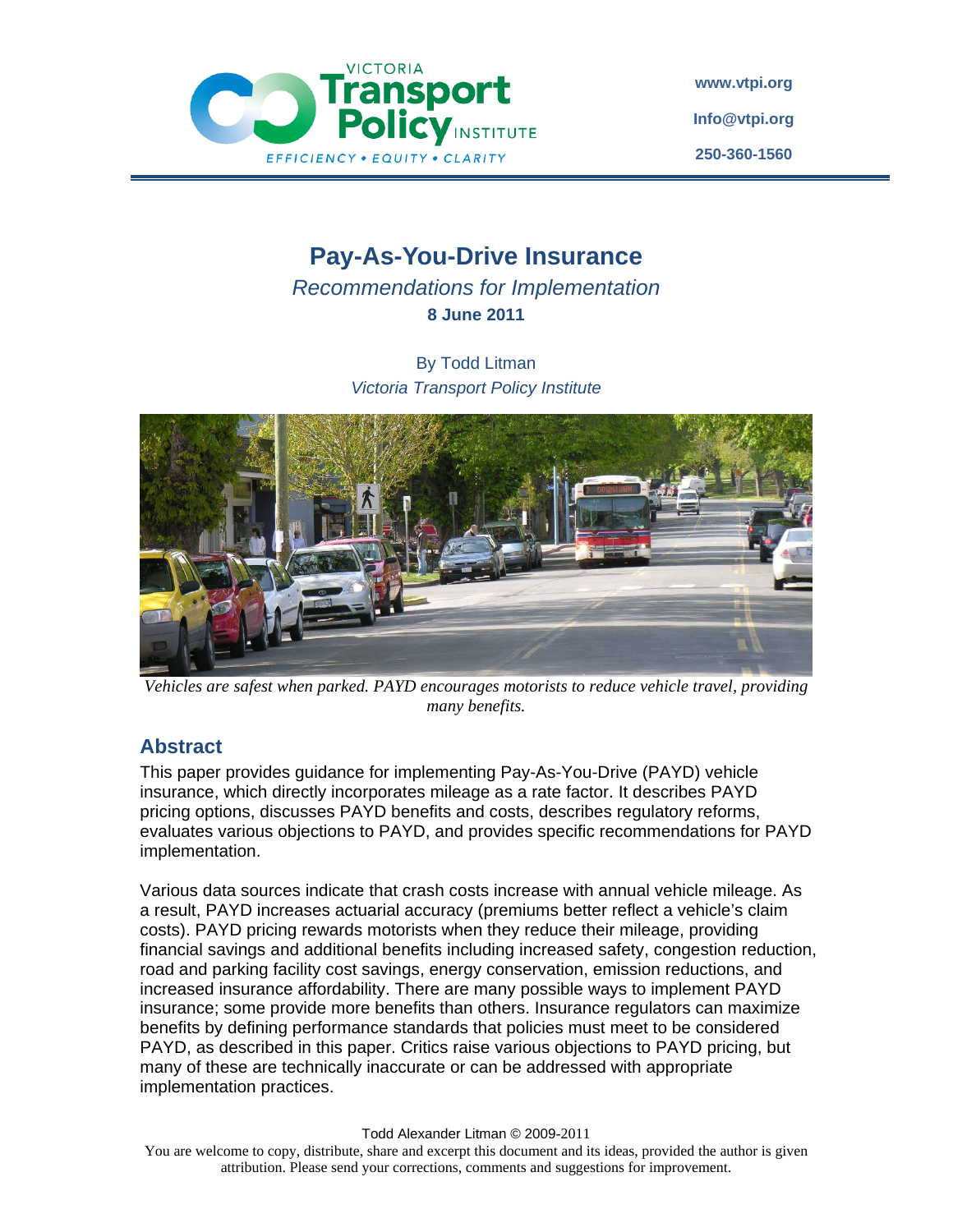# **Introduction**

 $\overline{a}$ 

*Pay-As-You-Drive* (*PAYD*, also called *Distance-Based*, *Usage-Based* and *Per-Mile Pricing*) means that vehicle insurance premiums are directly based on the number of miles a vehicle is driven during the policy term.<sup>1</sup> This paper describes PAYD concepts, explores its impacts and requirements, describes factors to consider when establishing a PAYD product rating system, and provides recommendations for implementation.<sup>2</sup>

Many organizations are investigating ways to implement PAYD insurance to achieve various planning objectives, including increased affordability, consumer savings, traffic safety and emission reductions (CDI 2008; Mills 2009; NAF 2009).

Several insurance companies now offer PAYD products:

Aioi Insurance (www.ioi-sonpo.co.jp), Japan Aryeh (www.aryeh.co.il), Israel Holland PAYD Coverage (www.payasyoudrive.co.za), South Africa MileMeter (www.milemeter.com), United States MiDriveStyle (www.miway.co.za/midrivestyle) Pago Por Uso (www.jovenesdesiguales.com), Spain PAY PER K Coverage (www.nedbank.co.za), South Africa Polis Vor Mij ("Policy for me") (www.PolisVoorMij.nl), The Netherlands Polis Direct Kilometre Policy (www.kilometerpolis.nl), The Netherlands Progressive, *MyRate* (www.progressive.com/MyRate/myrate-default.aspx), USA Real Insurance PAYD (www.payasyoudrive.com.au), Australia

Many North American insurance companies are considering or testing PAYD pricing. According to a survey 115 insurance companies, 66 indicated that they had considered offering PAYD products, two planned to offer such products by mid-2009, and twelve planned to do so before the end of 2009 (Exigen 2008). The top market driver for PAYD introduction was readiness to respond to protect their book of business from competitors. Entering a new market to grow revenue was second ahead of entering the market to gain market perception as exercising corporate responsibility with a "green" product.

At least one major new PAYD pilot project will be implemented in 2010. King County Metro, the Washington State Department of Transportation, other partner agencies, and the Unigard Insurance Company of Bellevue, Washington are developing a PAYD product that will be tested by at least 5,000 motorists (Metro 2007).

This all suggests that PAYD insurance will become increasingly important in the near future.

<sup>&</sup>lt;sup>1</sup> Although this paper refers to miles and mileage, the same concepts can be applied to comparable units of vehicle use, including vehicle-kilometers, and possibly vehicle-minutes of use.

<sup>&</sup>lt;sup>2</sup> For more detailed descriptions of PAYD see Butler (1992); Litman (1997 and 2001); Edlin (1999); Harrington and Parry (2005); and Bordoff and Noel (2008).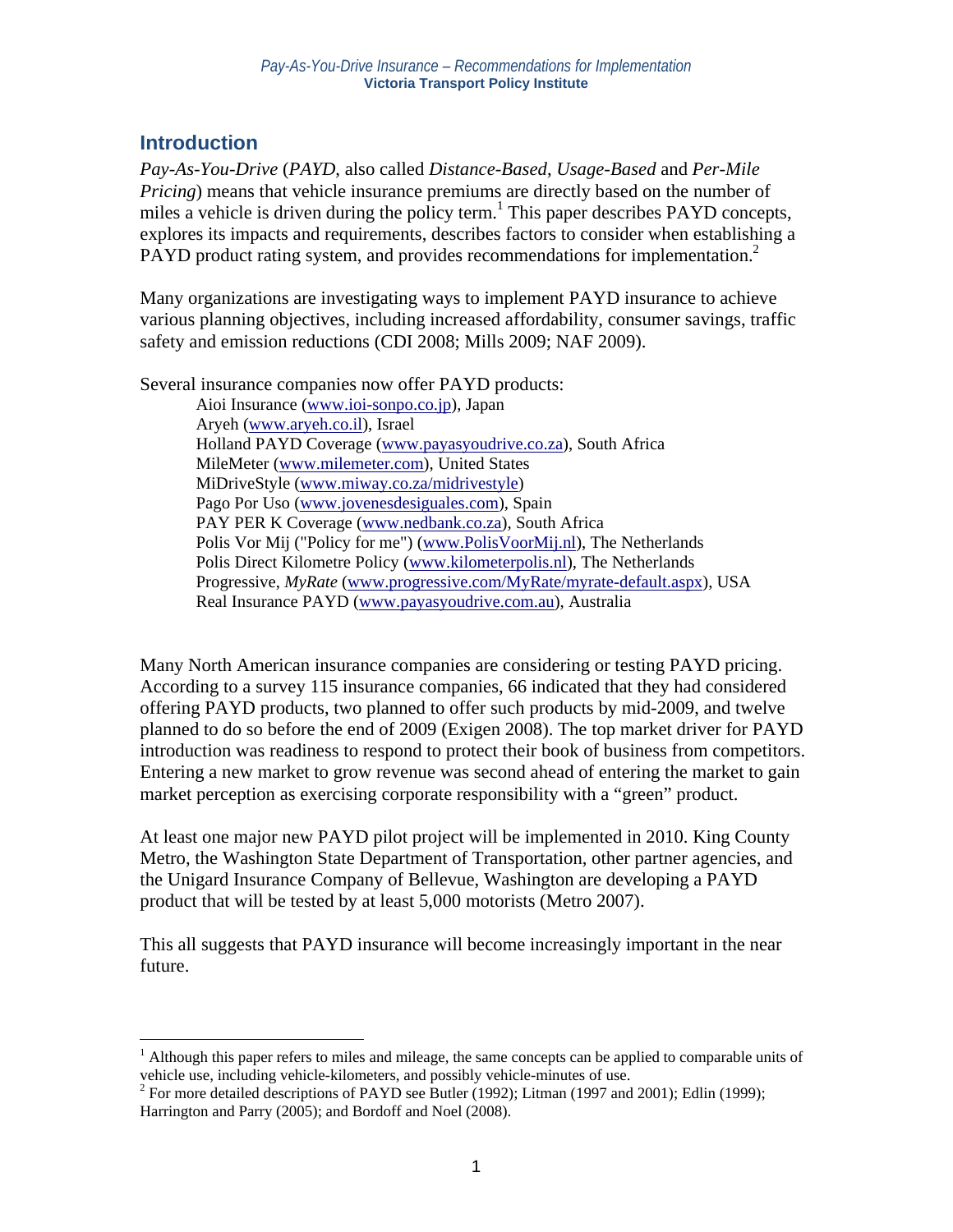# **Pay-As-You-Drive Concepts**

PAYD insurance reflects the principle that prices should reflect costs, and consumers who reduce costs should receive resulting savings. Reduced driving reduces crash risk and insurance claims. With current pricing, claim cost savings that result when motorists reduce mileage are retained as profits by insurers or returned to premium payers as a group. PAYD pricing return these savings to individual motorists who reduce mileage.



*PAYD pricing returns to individual motorists the insurance cost savings that result when they drive less. It rewards motorists for reducing mileage and makes premiums more accurately reflect the insurance costs of each individual vehicle.* 

PAYD pricing gives motorists a new opportunity to save money, providing an incentive to reduce mileage, allowing individual consumers decide which miles, if any to forego. Any vehicle-miles reduced consist of lower-value vehicle travel that motorists willingly give up in exchange for savings, increasing their consumer surplus. For example, at  $5¢$ per mile, motorists would continue driving vehicle miles that they value more than this amount but forego vehicle-miles that they value less than this amount. To the degree that motorists reduce mileage, and therefore crashes and insurance claims, the savings that result are net benefits to society, not just economic transfers.



*Annual insurance claims tend to increase with annual vehicle travel.*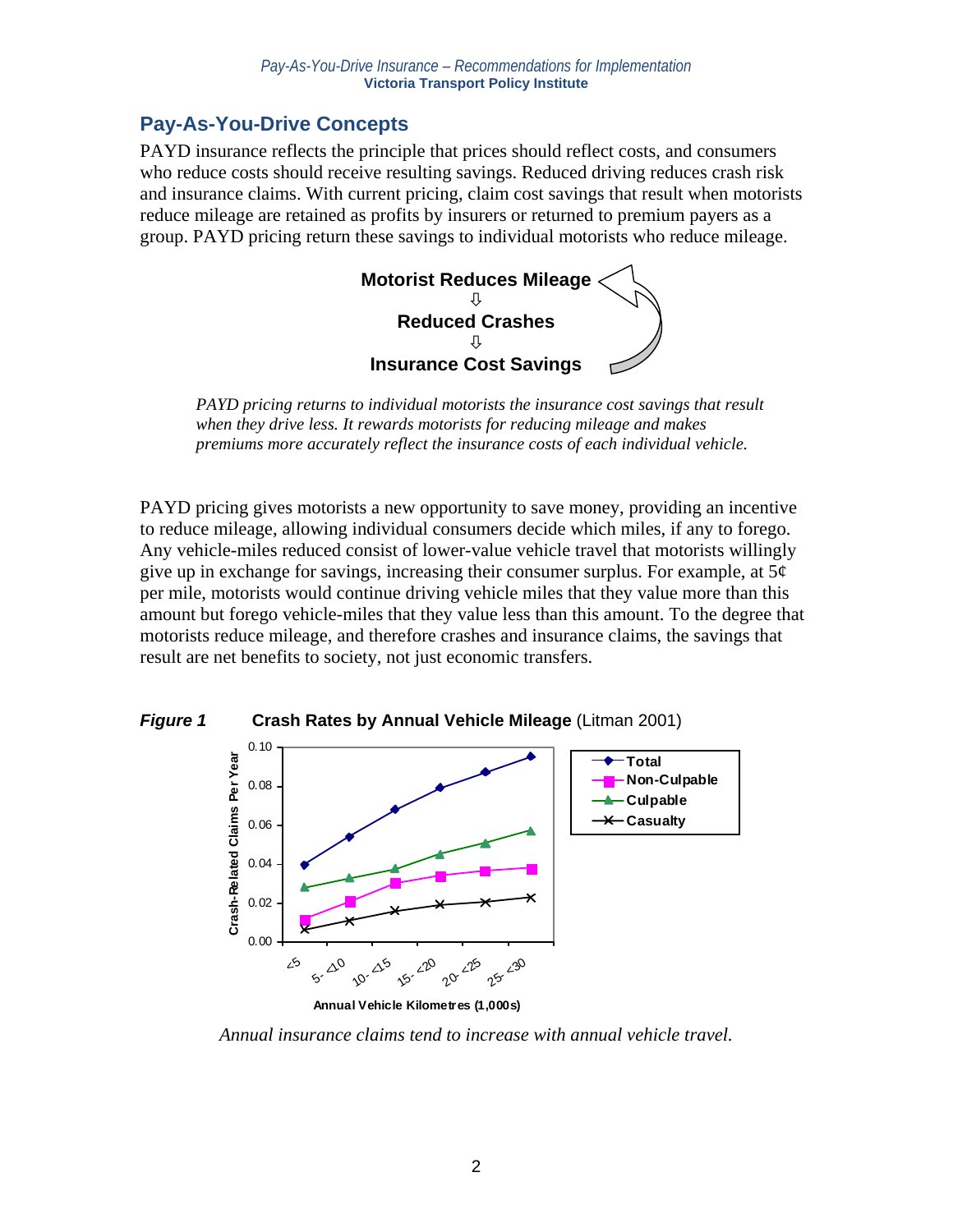In recent years researchers have gained better information about the relationships between vehicle mileage, crashes and insurance claims. New data (such as mileage data collected during vehicle emission inspections matched to insurance claim records of individual vehicles) show a strong positive relationship between mileage and crashes, as illustrated in Figure  $1<sup>3</sup>$  Even comprehensive claims (theft, vandalism and weather damage) tend to increase with annual mileage (Litman (2001).

There are confounding factors that affect mileage and crash rates. For example, young and old drivers, people with disabilities, and urban residents who do more driving on surface streets, tend to drive lower annual mileage and have higher per-mile crash rates.<sup>4</sup> However, these factors can be incorporated into rating, either directly or by surrogates such as driving experience. Once these are taken into account (that is, for a given rate class) there is a strong positive relationship between mileage and crashes.

The relationship between mileage and claims is probably even stronger than Figure 1 indicates due to differences between mileage and claims within these large mileage classes, and other confounding risk factors that cannot be perceived until mileage is directly applied as a rating factor (Litman 2001). For example, within the 5,000-10,000 annual mileage range for a particular rate class, motorists who drive 9,000-10,000 may be fitter and drive proportionately more miles on grade-separated highways than those who only drive 5,000-6,000. Once actuaries have experience with PAYD pricing they will have better data for calculating more accurate PAYD rates.

Available data suggest that a change in overall average vehicle travel (that is, travel that includes an equal mix of high- and low-risk vehicle-miles) provides about proportional change in claim costs by those vehicle's insurers, and proportionally larger reductions in *total* crash costs since about 70% of crashes involve multiple vehicles and the average crash results in about 1.5 claims (Vickrey 1968; Edlin 2003). As a result, each vehicle removed from traffic reduces both its chances of causing a crash and of being the target of a crash caused by another vehicle, and each avoided multi-vehicle crash reduces multiple claims. Thus, if most vehicles in an area shift to PAYD premiums, the resulting reduction in total crashes and claim costs should be proportionately larger than the reduction in mileage (a 10% mileage reduction is estimated to provide a 12-15% reduction in total crashes).

 $\overline{a}$ 

 $3$  For detailed information on the relationships between mileage and crash rates see Litman (2001); Edlin and Mandic (2001); Litman and Fitzroy (2005); and Bordoff and Noel (2008).

<sup>&</sup>lt;sup>4</sup> Urban miles tend to have relatively high per-mile crash rates but low fatality rates.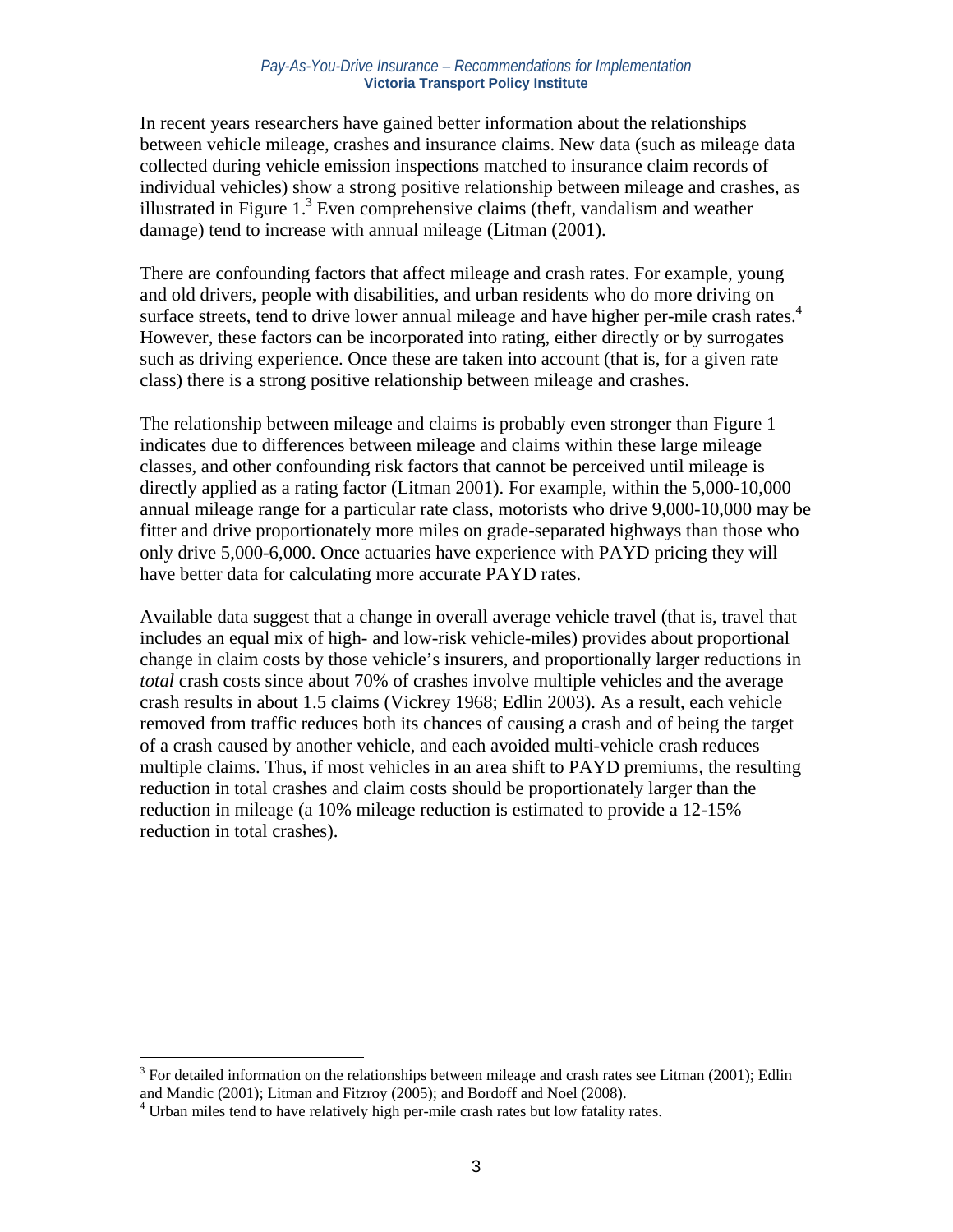# **Benefits and Costs**

<u>.</u>

PAYD can provide these benefits (Litman 1997; Funderberg, Grant & Coe 2003; Bordoff and Noel 2008):

- Increased actuarial accuracy. It makes premiums more accurately reflect the insurance costs of an individual vehicle, which is fairer and more economically efficient.
- Consumer savings. With PAYD pricing average motorists are expected to reduce their annual mileage, crashes and insurance costs by about 10%, providing about \$100 annual savings.
- Increased insurance affordability (Litman 2004). Since annual vehicle travel tends to increase with income, most lower-income motorists would save.<sup>5</sup>
- Increased traffic safety (Perry 2004). Mileage reductions reduce exposure and traffic density, and therefore total crashes. Higher risk motorists pay more per vehicle-mile and therefore have a larger incentive to reduce mileage, providing additional crash reductions. If broadly applied, traffic crashes should decline proportionately more than mileage, so for example, a 10% mileage reduction reduces crashes 12-15% (Edlin and Mandic 2006).
- Reduced traffic congestion, roadway and parking facility costs.
- Energy conservation and pollution emission reductions (CCAP 2005; Harrington and Parry 2005). If applied to all vehicles it can achieve approximately a third of the Kyoto emission reduction targets for private vehicles.
- By increasing affordability it should reduce uninsured driving (Butler 2000).

PAYD implementation can also impose some costs:

- It requires new rate structures, administrative procedures and rate plans. Insurers bear these costs when rate structures change, but PAYD could increase these costs more than average.
- Most PAYD systems increase transaction costs (administrative costs per policy). Incremental costs range from less than \$0 per vehicle-year for self-reporting systems (MileMeter 2009), to more than \$150 per vehicle-year for pricing systems that track vehicle location.
- Until insurers gain experience with this rate structure there will be uncertainties about risks and therefore how to structure rates.
- It can make premiums less predictable to consumers. Motorists and insurers would not know total premiums until the end of the insurance term.
- If universally implemented it may increase premiums for some motorists (those who continue to drive high annual miles in their rate class), although most motorists should save money.

Most motorists should benefit overall, including those who currently drive less than average in their rate class, those who would reduce their mileage to below average in response to this incentive, those who drive uninsured but would purchase insurance if offered PAYD, and motorists who drive high annual miles but value benefits such as reduced traffic congestion, accident risk and pollution emissions.

 $<sup>5</sup>$  Most low-income motorists drive less than 12,000 annual miles and so would save with PAYD pricing.</sup>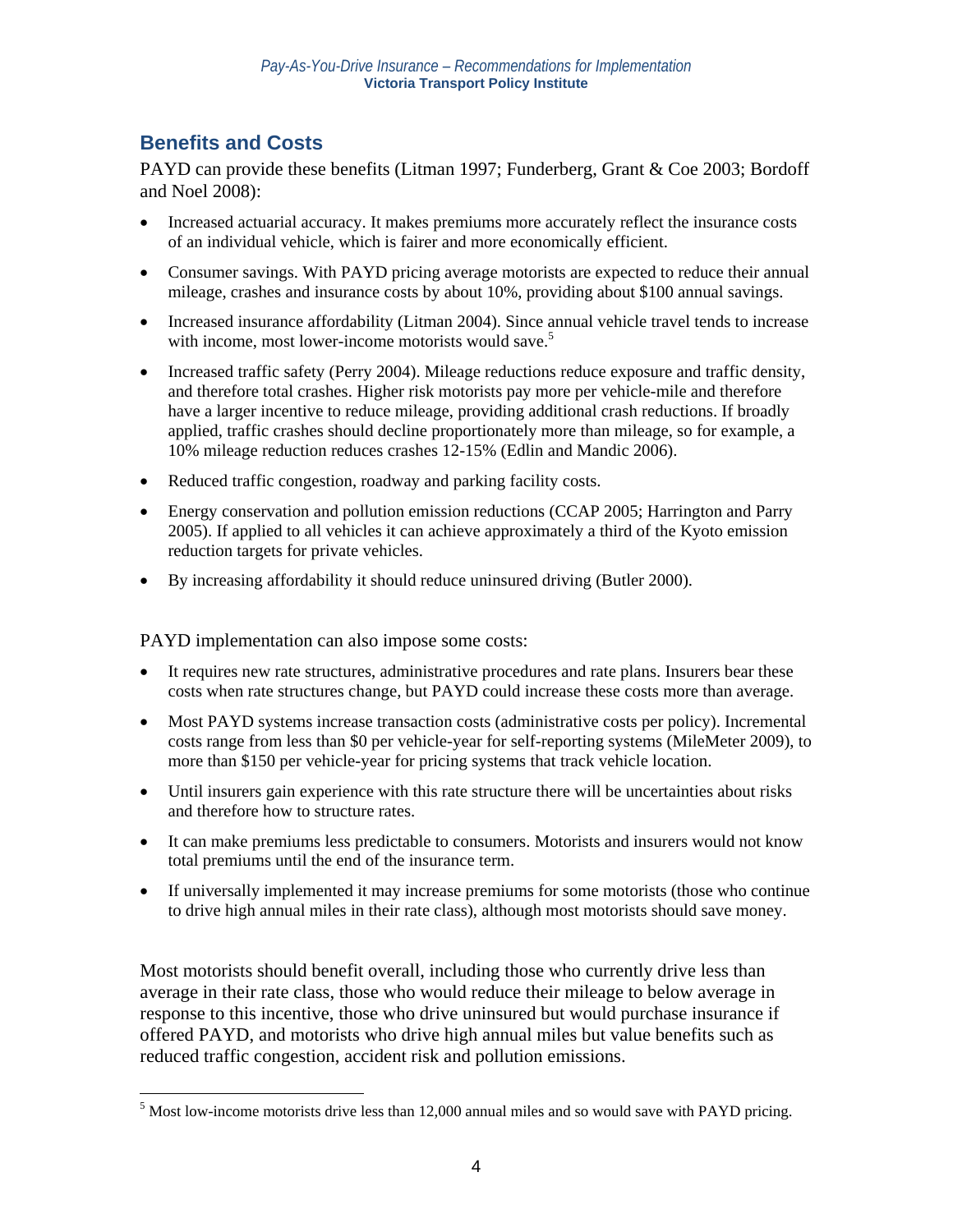# **Potential Price Structures**

Various PAYD insurance pricing options are discussed below.

## *1. Mileage Rate Factor (MRF)*

PAYD can be implemented by incorporating annual mileage as a rating factor into premiums. Many insurers do offer small discounts for motorists who drive less than certain levels (such as 7,000 annual miles). However, these are currently based on motorists' self-reported estimates of their expected future mileage; since motorists cannot predict with certainty how much they will drive and there is no verification or adjustment at the end of the policy term, motorists significantly underestimate their annual mileage.<sup>6</sup> As a result, Mileage Rate Factor is currently inaccurate and can only apply a small portion of the actuarially justified weight on mileage.

The Mileage Rating Factor system can be improved by adding more mileage bands (such as every hundred miles),<sup>7</sup> verifying mileage based on a third party odometer reading,<sup>8</sup> and adjusting premiums at the end of the policy term, with a rebate to motorists who drove less than the number of miles they paid for, and a surcharge to motorists who drove more. This requires a mechanism to insure that motorists actually pay such surcharges.

# *2. Per-Mile Premiums (PMP)*

1

This means that vehicle insurance is sold by the vehicle-mile rather than the vehicleyear.<sup>9</sup> Other rating factors are incorporated, so higher-risk drivers pay more per mile than lower-risk vehicles. For example, a \$500 annual premium becomes 4¢ per mile and a \$1,000 annual premium becomes  $8¢$  per mile, for vehicles in a rate class that averages 12,000 annual miles.

Figure 1 suggests that marginal crash rates vary over the mileage range. This may justify marginally declining per-mile premiums, so, for example, the first 5,000 annual miles could be priced at  $10¢$  per vehicle-mile, the second 5,000 at  $8¢$  per vehicle-mile, the third 5,000 miles at 6¢ per vehicle miles, and miles over 15,000 annual miles at 5¢ per vehiclemile. However, many factors that contribute to the declining marginal crash rate can be incorporated directly into this price structure so the need for marginally declining rates should decline as insurers gain experience with PAYD pricing.

With this system, motorists typically prepay for the miles they expect to drive during the term. For example, some might pay for 15,000 miles at the start of the term, while others might pay for just 5,000 miles at first and make additional payments as needed. Total premiums are calculated at the end of the term based on recorded mileage. Vehicle owners are credited for unused miles or pay any outstanding balance. Insurers would

<sup>&</sup>lt;sup>6</sup> Insurers typically find that more than half of all motorists claim to drive less than 7,500 miles per year, although vehicles actually average about 12,000 miles (Butler, Butler and Williams 1998). 7

 $\frac{1}{2}$  Since PAYD typically causes modest mileage reductions, mileage bands must be small so a typical motorist perceives an opportunity to save money.

<sup>8</sup> Current California insurance law allows insurers to *request* mileage verification data, but may not *require* third-party odometer readings, so the resulting data are unverified and unreliable. 9

<sup>&</sup>lt;sup>9</sup> In other words, this converts the unit of exposure from the vehicle-year to the vehicle-mile or comparable units such as the vehicle-kilometer or vehicle-minute.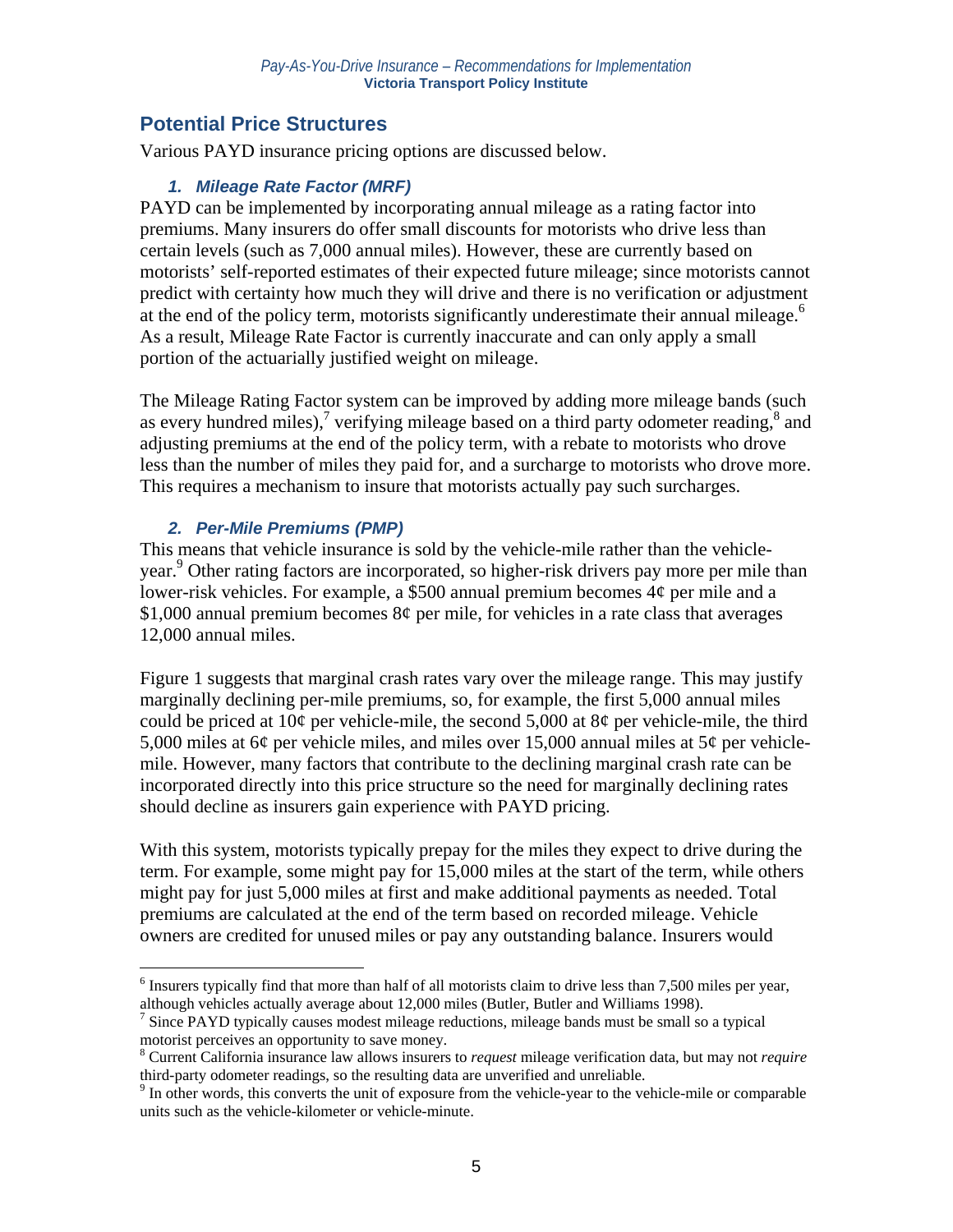probably require purchase of a minimum number of miles per policy to insure that their transaction costs are recovered. There are several possible approaches to coverage, depending on regulatory requirements and pricing practices:

- A. *Coverage only on prepaid miles/minutes.* For example, if a vehicle owner pays for 5,000 miles, they have no coverage at 5,001 miles. This is the simplest approach and is appropriate for optional coverage, but could result in uninsured driving.
- B. *Coverage regardless of prepayment.* Once a driver makes a minimum payment they have coverage for the policy term and pay for any outstanding miles at the end of the term. For example, at the start of the term a motorist might pay for 5,000 miles of coverage but drive 15,000 miles. At the term end they must pay for the outstanding 10,000 miles. This requires a mechanism to insure that motorists pay outstanding fees, such as a bond or credit card charge that can be invoked if no final odometer reading is recorded, and requirements that outstanding insurance miles be paid before a vehicle can be reinsured and reregistered.
- C. *Coverage regardless of prepayment, with late payment penalties.* This combines options A and B. Coverage is provided for all travel during the policy term but claims on unpaid miles have financial penalties, or post-payment have a surcharge. For example, deductibles could double for claims that occur past the prepaid number of miles, or miles paid after the end of the policy term have a 10% surcharge  $(6.0¢/mile$  would cost 6.6 $¢$  if paid after the term). This also requires a mechanism to insure that motorists pay for outstanding mileage.
- D. *Motorists initially pay premiums as they do now, but receive rebates for mileage below a certain level.* For example, they could receive 8¢ for each mile below 12,000 annual miles. However, once motorists reach the threshold they have no incentive to reduce mileage.

Per mile premiums may require *odometer auditing* to collect accurate vehicle-mileage data. Odometer audits would be performed when a vehicle's insurance is renewed, in most cases annually. Audits involve these steps:

- 1. Check speedometer and instrument cluster for indications of tampering.
- 2. Record tire size and check that it is within the specified range.
- 3. Attach a small seal to the ends of mechanical odometer cables to indicate if it has been removed. This is unnecessary on most newer vehicles with electronic speedometers.
- 4. Check odometer accuracy (this is optional and could be performed on a random basis).
- 5. Record odometer reading and forward results to the vehicle licensing agency.

Such audits typically take 5-10 minutes and less if performed with other vehicle servicing, estimated to cost \$5-15 per vehicle-year. Auditors could be certified by the state (similar to certification for other vehicle services, such as emission inspecting), by the insurance industry, or even by individual insurance companies. Some PAYD pricing use various electronic systems to automatically report odometer readings.<sup>10</sup>

 $\overline{a}$ 

<sup>&</sup>lt;sup>10</sup> Such as Progressive's *MyRate* system (www.progressive.com/MyRate/myrate-default.aspx).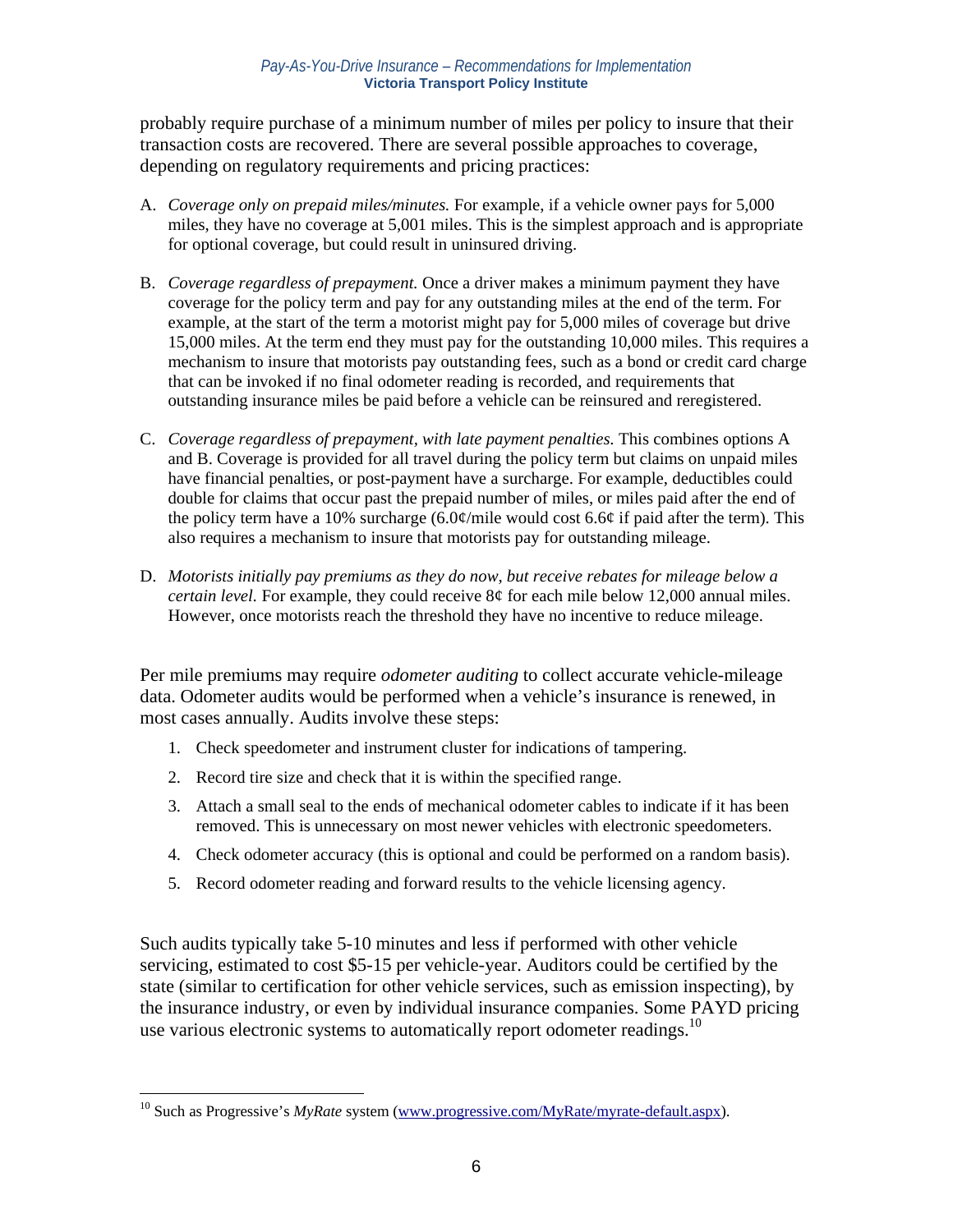There are concerns that odometer fraud could be a problem, but most tampering can be detected during audits and crash investigations, and fraud would void coverage. Odometers are increasingly tamper-resistant. Odometer audits should provide data as accurate as that used in other common commercial transactions and more accurate than self-reported information now used for insurance pricing. Audits would provide additional benefits, including accurate mileage data for used-vehicle buyers, and allows other charges, such as registration fees, to become distance-based at minimal extra cost.

Per-Mile Premiums could be implemented as a consumer option. Motorists would choose between vehicle-year and vehicle-mile premiums, just as consumers can now choose their telephone service rates. Optional Per-Mile Premiums are likely to attract 25-50% of policies during the first few years, with penetration increasing over time as it become more competitive compared with vehicle-year pricing.

# *3. GPS-Based Pricing*

This system uses GPS (Global Positioning System) transponders installed in vehicles to price insurance based on time and location. For example, a motorist might pay  $7¢$  per minute for urban-peak driving,  $5¢$  for urban-off-peak driving, and  $3¢$  per minute in rural areas. This allows more actuarially-accurate pricing, but typically adds \$150 or more in annual costs for equipment, billing and royalties, and raises privacy concerns, although such can be addressed by controlling vehicle location data management. Under most proposals, GPS-based pricing would be a consumer option. It would tend to attract lowmileage motorists, particularly those who want other GPS-based services and are unconcerned about loss of privacy, probably 2-5% of current policies.

# *Summary*

The table below summarizes the pricing options evaluated in this report.

| IUNIV I<br><b>Udilimary of Distance Dascall Hong Options</b> |                                                                         |  |
|--------------------------------------------------------------|-------------------------------------------------------------------------|--|
| <b>Name</b>                                                  | <b>Description</b>                                                      |  |
| <b>MRF</b>                                                   | Mileage Rate Factor is incorporated into premiums.                      |  |
| Per-Mile, Mandatory                                          | All vehicle insurance is priced by the mile or kilometer.               |  |
| Per-Mile, Optional                                           | Motorists may choose between vehicle-year or vehicle-mile premiums.     |  |
|                                                              | Motorists may choose to purchase insurance based on when and where they |  |
| <b>GPS-Based Pricing</b>                                     | drive using a GPS transponder installed in their vehicle.               |  |

*Table 1* **Summary of Distance-Based Pricing Options** 

*This table summarizes the pricing options evaluated in the next section of this report.*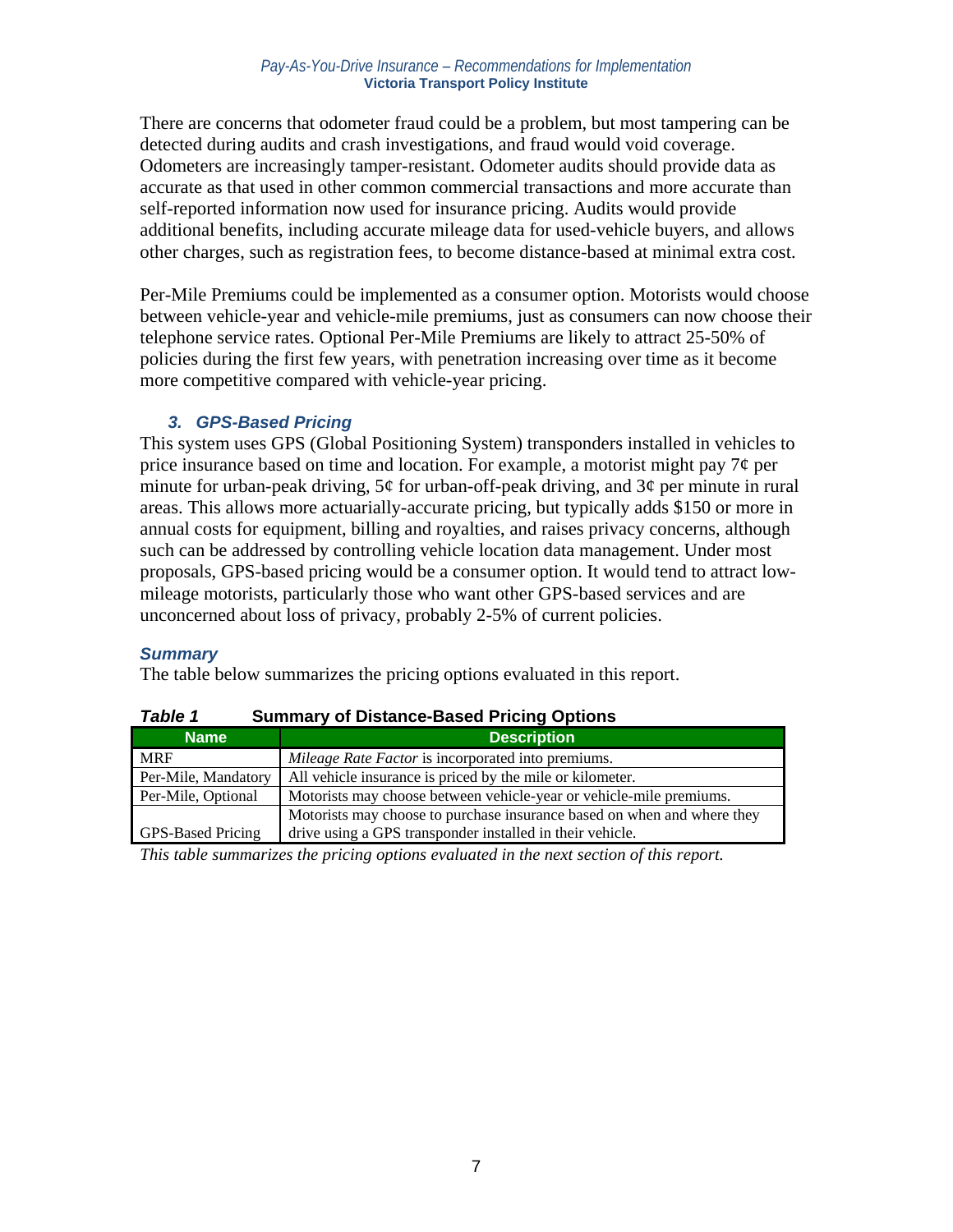# **PAYD Pricing Product Rating**

Some PAYD products provide greater benefits than others. To minimize confusion and maximize benefits it will be useful to develop a PAYD rating system similar to *LEED Building* (NGBC 2009) and the *Energy Star* (USEPA 2009) standards.

Four factors are considered in the proposed ratings:

- 1. *Mileage band size (smaller is better).* Many policies use 100, 500 , or 1,000 mileage bands. The smallest mileage band is a single vehicle-mile.
- 2. *Minimum number of miles motorists must purchase (smaller is better).* This insures that policy transaction costs are repaid even for vehicles driven very low annual miles.
- 3. *Percentage reduction in total premiums provided by a 50% reduction in annual mileage (larger is better).* This is based on the percentage reduction in total annual premiums (including optional coverages such as fire and theft) provided by a reduction from 12,000 to 6,000 annual miles (from 6,000 to 3,000 miles for a six-month policy).
- 4. *If unit prices vary between mileage bands, maximum difference between highest and lowest prices in a policy (smaller is better)*. For example, for a particular policy the first 5,000 annual miles could be priced at  $10¢$  per vehicle-mile, the second 5,000 at 8¢ per vehicle-mile, the third 5,000 miles at 6¢ per vehicle miles, and miles over 15,000 annual miles at  $5¢$  per vehicle-mile. In this case the maximum difference is two, since  $10¢$  is twice  $5¢$ .

The ratings are:

# *Gold*

Premiums are priced by the vehicle-mile, incorporating all existing rating factors. A 50% mileage reduction provides at least a 50% premium reduction. Insurers may require up to 2,000 annual miles purchased. Unit prices may not vary by more than a factor of two.

### *Silver*

Maximum bands of 250 miles of driving. A 50% mileage reduction provides at least a 40% premium reduction. Insurers may require the purchase of up to 3,000 annual miles. Unit prices may not vary by more than a factor of 2.5.

### *Bronze*

Maximum bands of 500 miles of driving. A 50% mileage reduction provides a 25% premium reduction. Insurers may require the purchase of up to 4,000 annual miles. Unit prices may not vary by more than a factor of 3.0.

### **Rating Summary**

| <b>Rating Factors</b>                                     | Gold  | <b>Silver</b> | <b>Bronze</b> |
|-----------------------------------------------------------|-------|---------------|---------------|
| Maximum mileage bands used for pricing                    |       | 250           | 500           |
| Maximum annual miles that must be purchased               | 2.000 | 3.000         | 4,000         |
| Percentage premium reduction from a 50% mileage reduction | 50%   | 40%           | 25%           |
| Maximum difference between lowest to highest price unit   |       | 2.5           |               |

*This table summarizes minimal performance requirements for PAYD ratings.*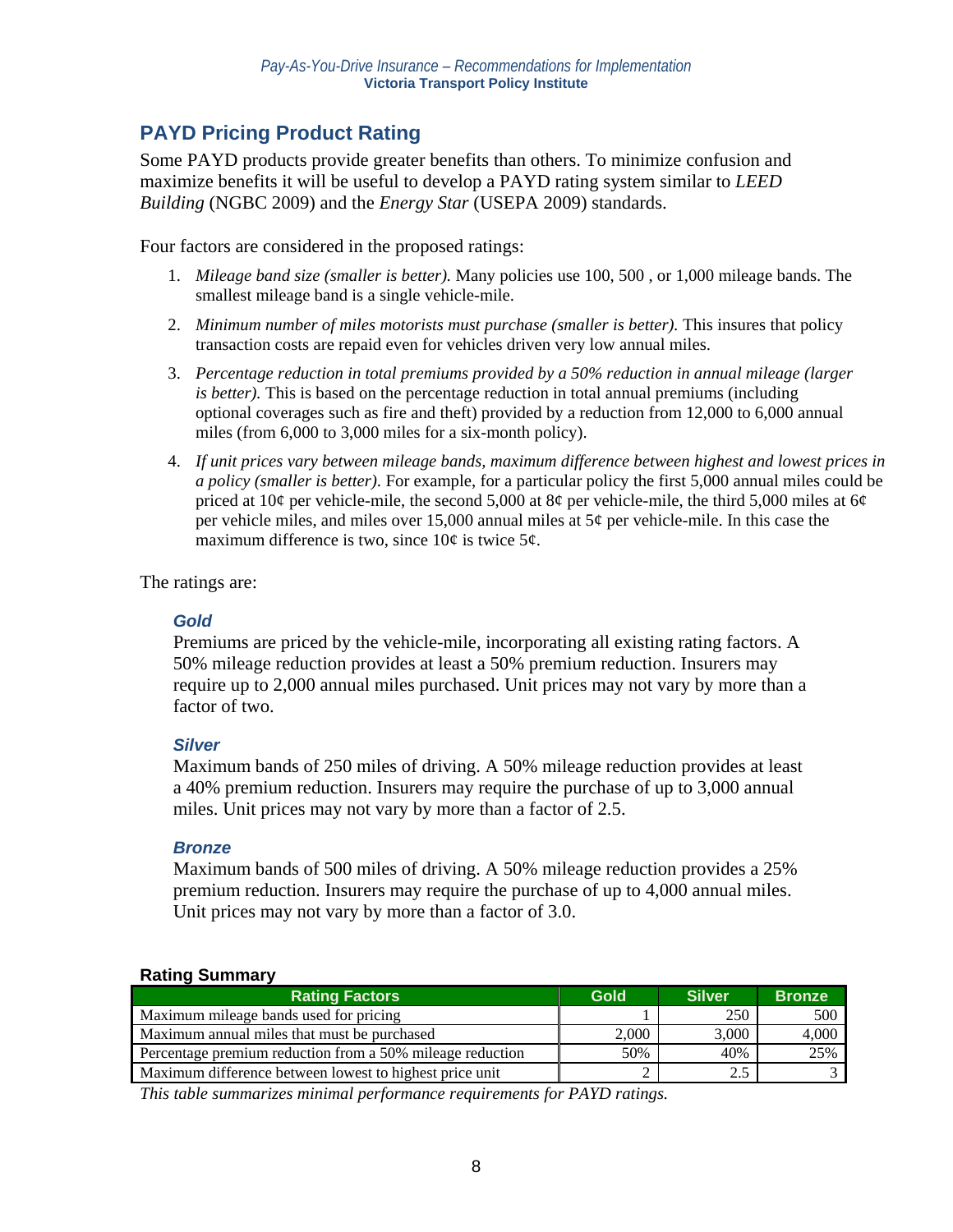# **Responses to Concerns About PAYD Insurance**

#### *This section discusses concerns that have been raised about PAYD pricing.*

#### *Insurance pricing already incorporates mileage.*

Some insurance companies incorporate mileage-related rate factors such as commute distance or estimated annual mileage, but none begins to approach actuarially accurate, marginal pricing, so they fail to give motorists accurate price signals.

#### *Mileage is less important in predicting crashes than other rating factors.*

Insurance industry claims that annual mileage is not a significant risk factor are based on inaccurate, self-reported data. New research based on independently-collected mileage data shows a strong relationship between mileage and crashes. Whether mileage is more or less important than other risk factors is irrelevant for PAYD pricing that incorporates other rating factors. Although it would not be actuarially accurate to use mileage instead of other rating factors, for example, to charge all motorists the same 6¢ per mile for insurance, actuarial accuracy increases significantly if mileage is added to other rating factors, so for example, a lower-risk motorist pays  $3\psi$  per mile and a higher risk motorist pays  $12\psi$  per mile.

### *Travel foregone could be lower risk than average, resulting in little crash reduction, and less insurance cost savings than reduced premium revenue.*

This concern is technically valid, although there is no evidence that it is true. Available evidence indicates that PAYD reduces both high and low risk travel, and broad vehicle travel reductions result in proportionally greater crash reductions and insurance savings. Additional research and pilot projects that test the effects of distance-based pricing could address this concern.

### *PAYD pricing increases costs to low-income motorists.*

PAYD provides significant savings and benefits to most lower-income motorists, including those who currently drive less than average; those who drive somewhat more than average but will reduce their mileage in response to this price incentive and so end up saving money; those who currently drive uninsured because they cannot afford insurance; and those who currently cannot afford to own an automobile due to high insurance costs, but can when PAYD becomes available. Butler (2000) describes how fixed insurance pricing creates a spiral of rising premiums and uninsured driving rates that harm low-income communities.

### *PAYD pricing unfairly increases costs to high-mileage drivers.*

PAYD increases premiums for motorists who drive significantly more than average within their rate class. This is justified on actuarial grounds, and so increases fairness. Most motorists save money and benefit overall, particularly lower-income motorists, who tend to drive less than average within their rate groups.

#### *PAYD pricing unfairly increases costs to rural residents.*

Since territory is a rate factor, only rural motorists who drive significantly more than the average among rural residents would pay more. For example, motorists average 12,000 annual miles but rural motorists average 15,000, rural residents who drive 14,000 annual miles would save money, although this is more than the state average, because it is less than the rural average.

### *Automobile insurance reform should focus on equity, affordability and safety.*

PAYD pricing helps achieve all of these goals. It increases equity by making premiums more actuarially accurate. It allows motorists to save money, makes vehicle ownership more affordable, and reduces costs for lower income motorists. It significantly increases road safety.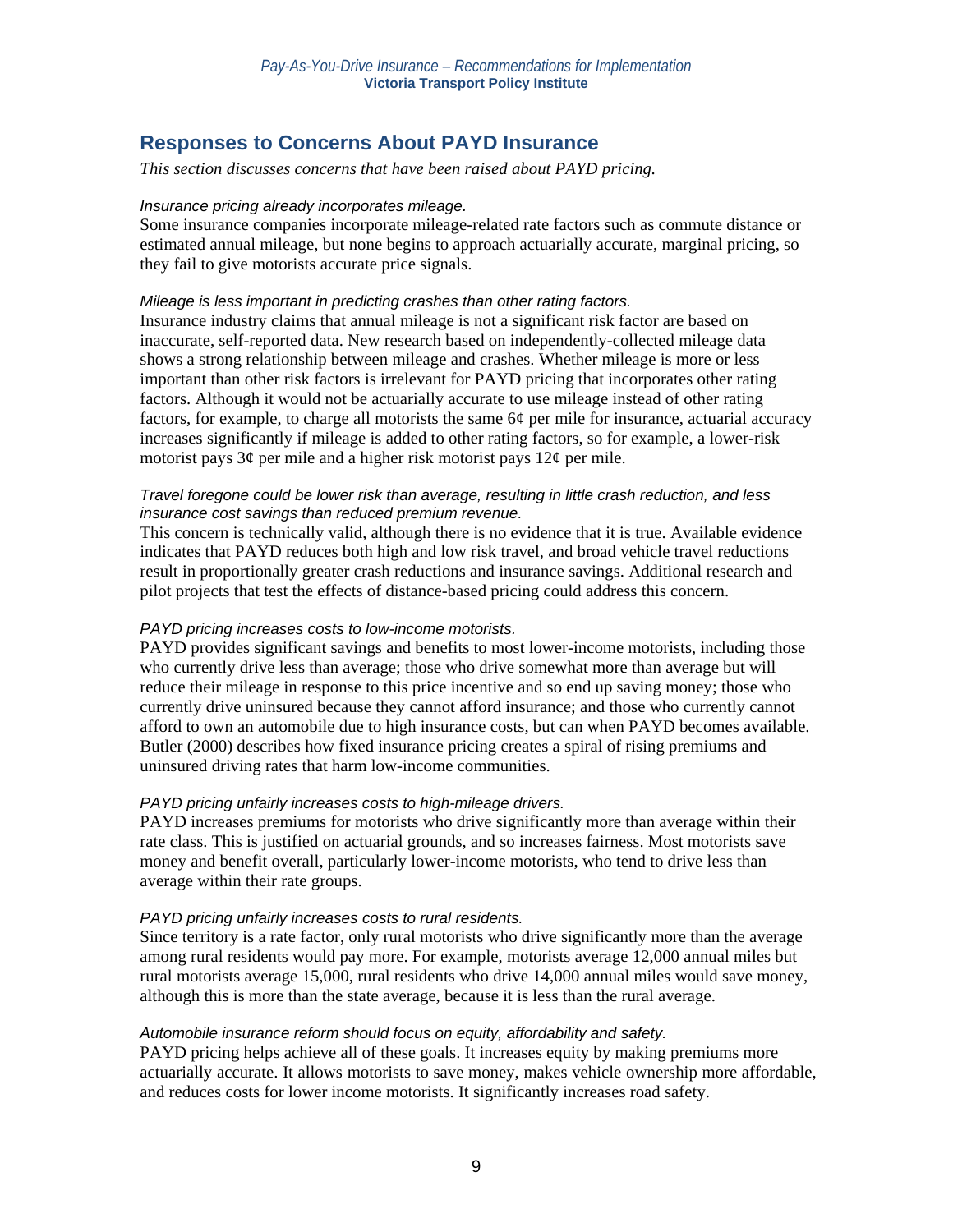### *Privacy Concerns*

Some people fear that PAYD pricing invades motorists' privacy (Troncoso, et al. 2007). However, privacy is not a legitimate concern for PAYD pricing that is based only on vehicle mileage, since this information is already collected frequently and available to consumers.<sup>11</sup> Privacy concerns are only a risk with GPS-based pricing which tracks when and where a vehicle is driven. Such concerns can be addressed by controlling how data are processed and stored.<sup>12</sup> Many motorists choose to have GPS systems in their vehicles for navigation and emergency services. Privacy is not a concern if PAYD pricing is a consumer option so individuals can decide what data they share with insurers, or if it uses mileage data which indicate nothing about when and where a vehicle is driven, and there are adequate controls over how data are processed and stored.

### *Consumers will not accept this change.*

Market surveys and pilot projects indicate significant consumer demand for distance-based pricing. A broad range of interest groups support PAYD pricing. Support should increase as consumers and citizens learn more about this concept.

### *Odometer fraud will be a major problem.*

Although some fraud may occur, it should be minor overall, with fraud rates comparable to other common consumer transactions, and far lower than with current insurance pricing based on selfreported predictions of future mileage. Odometers are increasingly tamper resistant, regular odometer audits should discourage tampering, and the financial incentive for fraud is relatively low. Insurers' financial exposure would be minimal since odometer fraud voids coverage.

### *It increases administrative costs to insurers and inconvenience vehicle owners.*

Although any price change adds short-term transition costs, these are minor, and tiny compared with total benefits. Odometer audits should cost \$5-\$15, and less if performed in conjunction with scheduled maintenance such as an oil change or emission inspection.

### *This type of pricing has never been used before.*

Some vehicle insurance is already distance-based: rates for fleets and commercial vehicle coverage are often based on mileage. Several insurers now offer PAYD policies. There is nothing unique about pricing based on use. Prices for most goods are based on some measure of consumption, such as water and electric meters, and scales used to weigh food. Vehicle rentals and leases incorporate odometer-based price components. Vehicle insurance is unusual for having pricing that allows unlimited consumption (i.e., vehicle mileage).

 $\overline{a}$ 

<sup>&</sup>lt;sup>11</sup> CarFax (www.carfax.com).<br><sup>12</sup> Such as Skymeter Corporation (www.skymetercorp.com)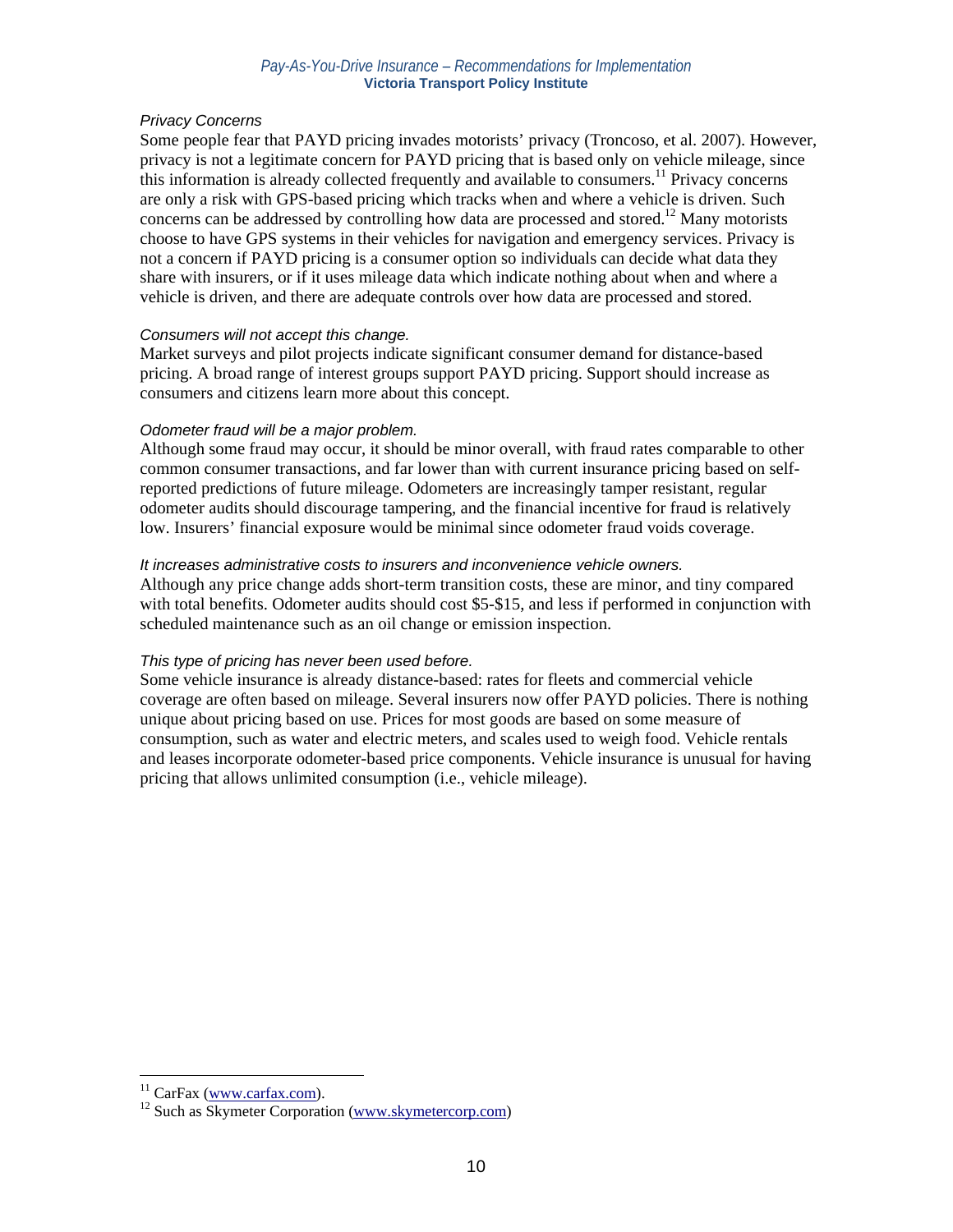Table 3 summarizes various obstacles to PAYD implementation and potential solutions. Some obstacles reflect misunderstandings about the concepts and so can be addressed by information. Others obstacles reflect uncertainty and so can be addressed with pilot projects that provide useful information and experience. Others may require regulatory reform or incentives to encourage insurance companies to offer PAYD pricing.

| i avie s<br>ODSIACIES ANU FOIENNAI SOIUIIONS                                                                                                                                                                                                                                                                                                                                                                                                            |                                                                                                                                                                                                                                                                                                                                                                                                                                                               |
|---------------------------------------------------------------------------------------------------------------------------------------------------------------------------------------------------------------------------------------------------------------------------------------------------------------------------------------------------------------------------------------------------------------------------------------------------------|---------------------------------------------------------------------------------------------------------------------------------------------------------------------------------------------------------------------------------------------------------------------------------------------------------------------------------------------------------------------------------------------------------------------------------------------------------------|
| <b>Obstacle</b>                                                                                                                                                                                                                                                                                                                                                                                                                                         | <b>Potential Solutions</b>                                                                                                                                                                                                                                                                                                                                                                                                                                    |
| Misunderstandings. Many objections to PAYD pricing<br>reflect misunderstandings of the concept. Some people<br>believe it refers to Pay-At-The-Pump (insurance<br>coverage funded through a fuel sales surcharge), are<br>unaware of its full potential benefits, or have<br>exaggerated estimates of its costs.                                                                                                                                        | Educate stakeholders (policy makers, insurance<br>professionals, insurance regulators, consumers) about<br>PAYD, including how it would be implemented, and its<br>real benefits and costs.                                                                                                                                                                                                                                                                   |
| Uncertainty. Current rate structures are based on claim<br>cost data collected by the vehicle-year. Although there<br>is ample evidence that mileage is an important risk<br>factor, actuaries have insufficient data to know exactly<br>how to calculate mileage-based premiums.                                                                                                                                                                       | Begin with a relatively small pilot project, using a basic<br>prorated premium (i.e., current annual premiums divided<br>by average annual mileage for each rate class), with an<br>extra 5-15% margin to account for uncertainty. Adjust<br>this rate as needed as the pilot project provides data.                                                                                                                                                          |
| Data accuracy. PAYD requires accurate mileage data.<br>Self-reported data is unreliable.                                                                                                                                                                                                                                                                                                                                                                | Mileage data can be collected in many ways, including<br>self-reporting with spot checks, or odometer audits<br>performed by insurance brokers or service stations.                                                                                                                                                                                                                                                                                           |
| Exaggerated number of losers. Some people object to<br>PAYD because they believe it would harm many<br>groups, such as rural drivers (PAYD, as recommended<br>here, would only increase costs for rural motorists who<br>drive more than the average for rural motorists) or<br>businesses (premiums for business vehicles already<br>reflect their relatively high mileage).                                                                           | Educate stakeholders about PAYD insurance real<br>distributional impacts. To the degree that it is effective at<br>reducing mileage and crash costs, most people should<br>benefit overall. Even high mileage drivers can benefit<br>overall due to reduced exposure to traffic congestion,<br>accident risk and pollution emissions, or if they want to<br>own multiple vehicles.                                                                            |
| Regulatory constraints. Some insurance regulations<br>discourage pricing reforms. For example, regulators<br>often require insurers to provide data justifying rates,<br>and some prohibit insurers from offering multiple rate<br>structures. Regulations are complex and rate filings are<br>costly (often costing a million dollars or more in data<br>collection, analysis and paper works), which<br>discourages small, innovative pilot projects. | Educate insurance regulators concerning the merits of<br>PAYD with respect to insurance regulatory objectives.<br>Collect data showing the actuarial basis for PAYD.<br>Work with regulatory agencies to address specific<br>obstacles to innovation and small pilot projects. Identify<br>jurisdictions that have suitably supportive regulatory<br>policies. Pass legislation (as in Oregon and Texas) which<br>specifically allows PAYD insurance pricing. |
| Lack of incentive. Insurance companies currently<br>perceive little incentive to implement innovative<br>pricing options such as PAYD pricing.                                                                                                                                                                                                                                                                                                          | Educate insurance professionals concerning ways to<br>profit from PAYD pricing (the first companies to offer<br>this product can attract new clients). Provide financial<br>incentives, such as tax breaks (as Oregon now does).<br>Pass laws requiring insurance companies to offer PAYD,<br>at least as an option. Fund PAYD research programs and<br>pilot projects. Favor insurance companies that offer<br>PAYD pricing in government contracts.         |

# *Table 3* **Obstacles and Potential Solutions**

*This table lists various obstacles to PAYD pricing, and potential solutions.*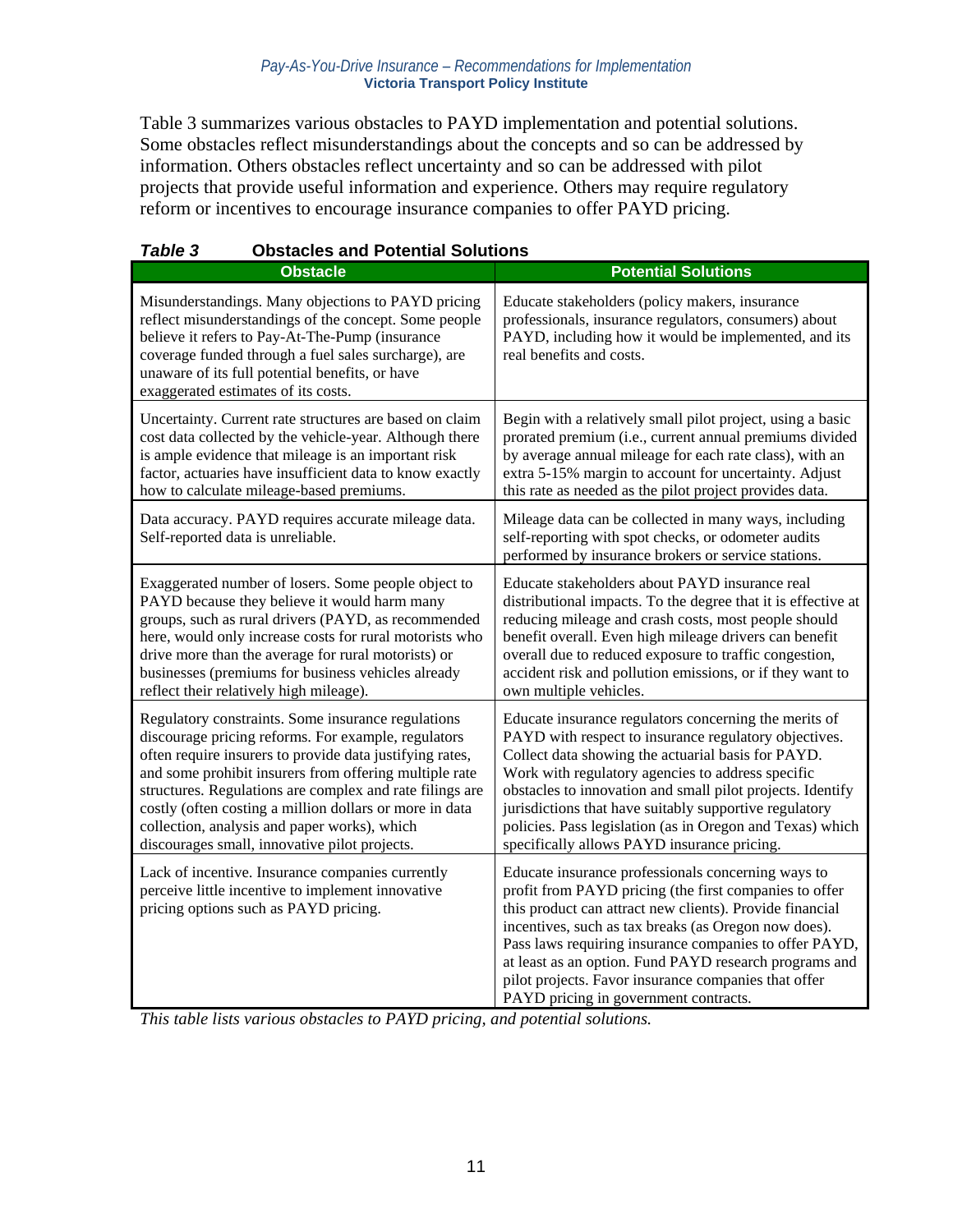# **Conclusions and Recommendations**

Motorists currently perceive vehicle insurance as a fixed vehicle cost with respect to annual vehicle travel. Marginal vehicle mileage reductions generally provide no insurance premium savings. Extensive research indicates that crash and insurance claim costs per vehicle-year increase with annual vehicle mileage. Other risk factors also affect crash rates so it would be inappropriate to charge all motorists the same per-mile fee, but premiums become more actuarially accurate if mileage is incorporated with other rating factors, so lower risk motorists pays less per mile than higher risk motorists. As a result, PAYD insurance, which bases premiums directly on the amount a vehicle is driven during a policy term, increases economic efficiency and equity.

PAYD pricing not a new fee, simply a different way to pay existing fees. It rewards motorists when they reduce mileage with the crash cost saving that result. This provides many benefits including consumer savings and affordability, increased safety, congestion reductions, road and parking cost savings, energy conservation, pollution reductions, and reduced uninsured driving. Even motorists who continue with current insurance pricing would benefit from reduced exposure to traffic risk, congestion and pollution emissions.

Basic PAYD is relatively simple to implement; it only requires verified odometer readings (called "odometer audits") at the beginning and end of the policy term. More complicated data collection systems may be offered as a consumer option, but they increase implementation costs and raise privacy concerns.

Many objections to PAYD are technically inaccurate or can be addressed with appropriate policies. Most types of PAYD impose neither large transaction costs nor loss of privacy. Mileage data can be collected through annual odometer audits performed by service stations and insurance brokers. With most modern vehicles, odometer fraud is difficult and can be detected with simple precautions. Rural residents as a group would not bear higher premiums; only those who drive more than average among rural residents would pay more with PAYD pricing.

PAYD pricing benefits vary significantly depending on product design. To minimize confusion and maximize benefits it will be important to define performance ratings so insures, regulators and consumers identify and select the most effective PAYD products. The proposed rating system considers the following factors: mileage band size; minimum number of miles motorists must purchase; percentage reduction in total premiums provided by a 50% reduction in annual mileage; and if unit prices vary between mileage bands, maximum difference between highest and lowest prices in a policy. This is a preliminary proposal. Please contact Todd Litman (litman@vtpi.org) at the Victoria Transport Policy Institute if you have questions or comments about this concept.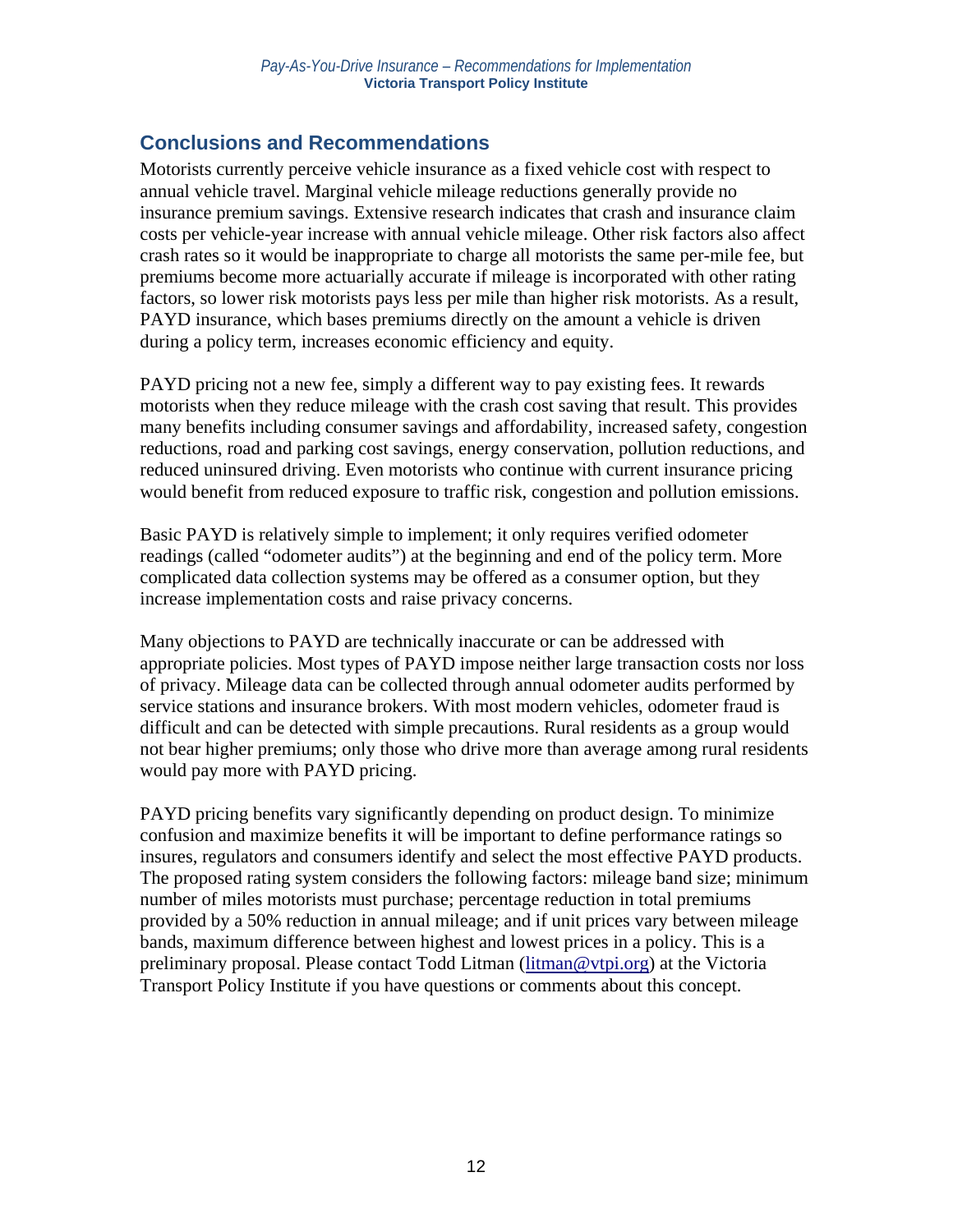# **References and Resources of More Information**

Jason E. Bordoff (2008) *Pay-As-You-Drive Car Insurance*, Brookings Institution (www.brookings.edu/articles/2008/spring\_car\_insurance\_bordoff.aspx).

Jason E. Bordoff and Pascal J. Noel (2008), *Pay-As-You-Drive Auto Insurance: A Simple Way to Reduce Driving-Related Harms and Increase Equity*, The Brookings Institution (www.brookings.edu); at www.brookings.edu/~/media/Files/rc/papers/2008/0417\_payd\_bordoff/0417\_payd\_bordoff.pdf.

Patrick Butler (1992), *Operation of an Audited-Mile/Year Automobile Insurance System Under Pennsylvania Law*, Cents Per Mile Now (www.centspermilenow.org); at www.casact.org/pubs/forum/93sforum/93sforum.pdf.

Patrick Butler (2000), *Why The Standard Automobile Insurance Market Breaks Down In Low Income Zip Codes*, Report to the Texas House Committee on Insurance; at www.centspermilenow.org/633b-4522.pdf. Also see "Pay-per-Mile Auto Insurance" *Consumer Economic Issues in America*, (2003); at www.centspermilenow.org/652Garma.pdf.

Patrick Butler, Twiss Butler and Laurie Williams (1998), "Sex-Divided Mileage, Accident, and Insurance Cost Data Show that Auto Insurers Overcharge Most Women," *Journal of Insurance Regulation*, Vol. 6, No. 3&4.

CDI (2008), *NOTICE OF WORKSHOP Regarding "Pay-As-You-Drive" Automobile Insurance*, REG-2008-00020 Notice Date: May 23, 2008, California Department of Insurance (www20.insurance.ca.gov); at www20.insurance.ca.gov/epubacc/REG/112249.htm.

Cambridge Systematics (2006), *Mileage-Based User Fee Demonstration Project: Potential Public Policy Implications of Pay-As-You-Drive Leasing and Insurance Products*, Final report 2006-39C, Minnesota Department of Transportation (www.lrrb.org); at www.lrrb.org/pdf/200639C.pdf.

CCAP (2005) *Transportation Emissions Guidebook: Land Use, Transit & Transportation Demand Management*, Center of Clean Air Policy (www.ccap.org/guidebook). This Guidebook provides information on various smart growth and mobility management strategies, including rules-of-thumb estimates of VMT and emission reductions.

*Cents Per Mile For Car Insurance* (www.centspermilenow.org) is a website that promotes "cents per mile" vehicle insurance as allowed by legislation passed in the state of Texas in 2001.

Stephen J. Dubner and Steven D. Levitt (2008), "Freakonomics: Not-So-Free Ride," *New York Times*, April 20, 2008, (www.nytimes.com/2008/04/20/magazine/20wwln-freakonomics-t.html).

Aaron S. Edlin (2003), "Per-Mile Premiums for Auto Insurance," *Economics for an Imperfect World: Essays In Honor of Joseph Stiglitz*, MIT Press; at: http://works.bepress.com/aaron\_edlin/28.

Aaron S. Edlin and Pinar Karaca Mandic (2006), "The Accident Externality from Driving," *Journal of Political Economy*, Vol. 14.5, pp. 931-955; at http://works.bepress.com/aaron\_edlin/21.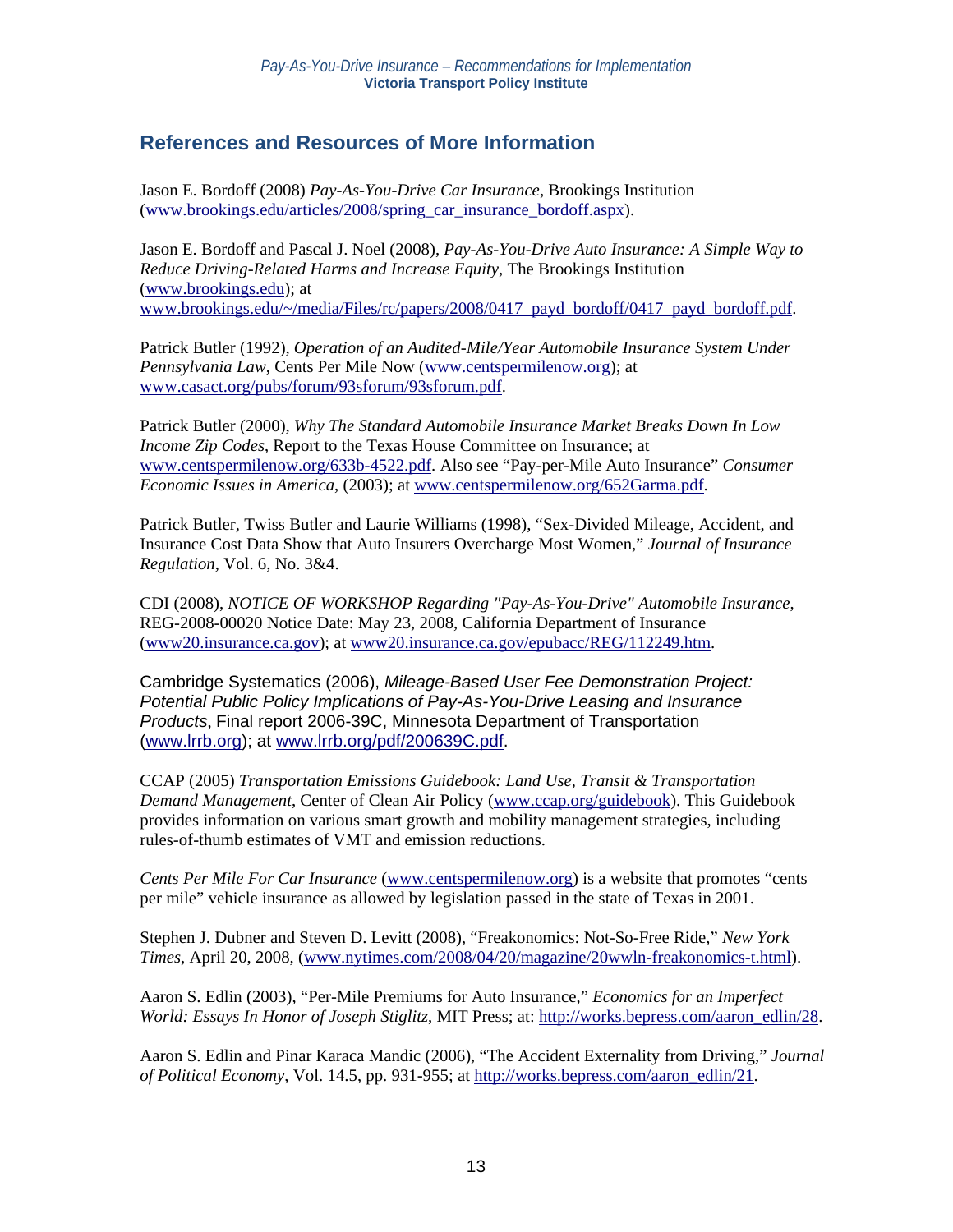*Environmental Defense PAYD Website* (www.actionnetwork.org/campaign/payd) provides information on a campaign to promote pay as you drive vehicle insurance.

Exigen (2008), *Pay-Only-As-You-Drive Survey*, Exigen Insurance Solutions (www.exigeninsurance.com); at www.exigeninsurance.com/fsp/enews/Exigen\_PAYD\_Survey\_Report.pdf.

Keri Funderberg, Michael Grant and Ed Coe (2003), "Changing Insurance One Mile At A Time," *Contingencies* (www.contingencies.org/novdec03/changing.pdf), Nov./Dec. 2003, pp. 34-38.

Allen Greenberg (2009), "Designing Pay-Per-Mile Auto Insurance Regulatory Incentives," *Transportation Research D,* Volume 14, Issue 6, August, pp. 437-445; earlier version at www.vtpi.org/07-3457.pdf.

Allen Greenberg (2009), *Costs and Benefits of Varying Per-Mile Insurance Premiums Based Upon Measured Risks Specific to Each Mile Driven*, TRB Annual Meeting (www.trb.org); at www.vtpi.org/AG\_PAYD.pdf.

Randall Guensler, Adjo Amekudzi, Jennifer Williams, Shannon Mergelsberg and Jennifer Ogle (2003), "Current State Regulatory Support for Pay-as-You-Drive Automobile Insurance Options," *Journal of Insurance Regulation*, National Association of Insurance Commissioners (www.naic.org) Volume 21, No. 3, Spring 2003.

Christine Hagerbaumer (2004), "Drive-By Rates: Can Pay-As-You-Drive Insurance Attract Good Risks And Gain Insurers An Environmentally Responsible Image?" *Best's Review*, April, pp. 68-69.

Winston Harrington and Ian W.H. Parry (2005), "Pay-As-You-Drive Car Insurance," *New Approaches on Energy and the Environment*, Resources for the Future (www.rff.org).

Todd Litman (1997), "Distance-Based Vehicle Insurance as a TDM Strategy," *Transportation Quarterly*, Vol. 51, No. 3, Summer 1997, pp. 119-138; at www.vtpi.org/dbvi.pdf.

Todd Litman (2001), *Distance-Based Vehicle Insurance Feasibility, Benefits and Costs: Comprehensive Technical Report*, VTPI (www.vtpi.org); at www.vtpi.org/dbvi\_com.pdf.

Todd Litman (2004), *Pay-As-You-Drive Pricing For Insurance Affordability*, VTPI (www.vtpi.org); at www.vtpi.org/payd\_aff.pdf.

Todd Litman (2005), "Pay-As-You-Drive Pricing and Insurance Regulatory Objectives," *Journal of Insurance Regulation*, Vol. 23, No. 3, National Association of Insurance Commissioners (www.naic.org), Spring; at www.vtpi.org/jir\_payd.pdf.

Todd Litman (2007), *Pay-As-You-Drive Pricing in British Columbia: Backgrounder*, VTPI (www.vtpi.org); at www.vtpi.org/paydbc.pdf.

Todd Litman (2007), *Win-Win Emission Reduction Strategies: Smart Transportation Strategies Can Achieve Emission Reduction Targets And Provide Other Important Economic, Social and Environmental Benefits*, VTPI (www.vtpi.org); at www.vtpi.org/wwclimate.pdf.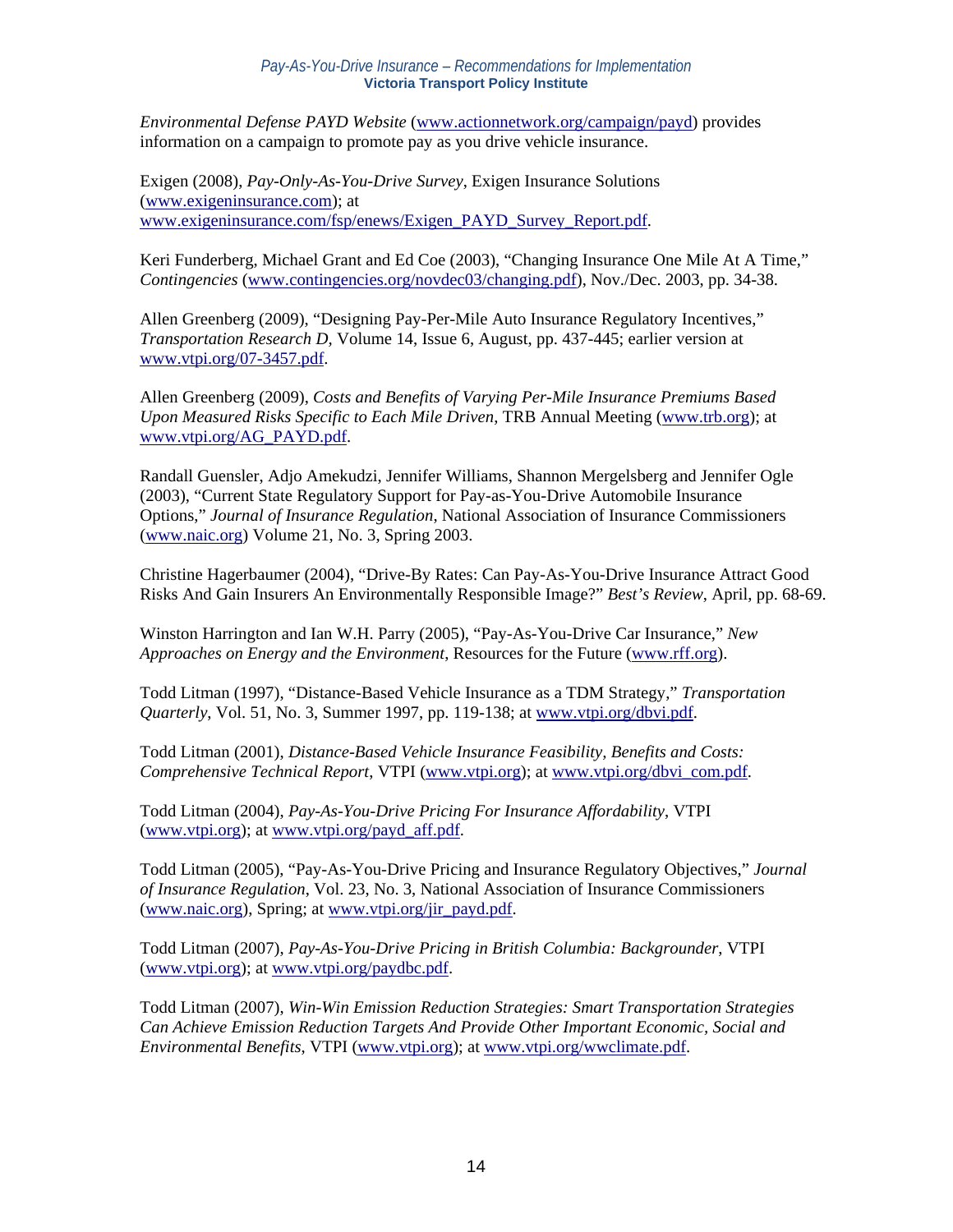Todd Litman (2011), *Pay-As-You-Drive Vehicle Insurance in British Columbia*, Pacific Institute for Climate Solutions (www.pics.uvic.ca); at www.pics.uvic.ca/assets/pdf/publications/PAYD%20Insurance\_May2011.pdf.

Todd Litman and Steven Fitzroy (2005), *Safe Travels: Evaluating Mobility Management Traffic Safety Impacts*, VTPI (www.vtpi.org); at www.vtpi.org/safetrav.pdf.

METRO (2007), *Pay-as-You-Drive (PAYD) Insurance Pilot Project*, King County Metro (http://your.kingcounty.gov); at http://your.kingcounty.gov/exec/news/2007/pdf/Payasyougofacts.pdf.

MileMeter (www.milemeter.com).

Evan Mills (2009), *From Risk to Opportunity: Insurer Responses to Climate Change*, Ceres, Investors and Environmentalists for Sustainable Prosperity (www.ceres.org); at www.ceres.org/Document.Doc?id=417. Also see, *Insurance in a Climate of Change – Resources \ Publications* (http://insurance.lbl.gov/bibliography.html).

NAF (2009), *Review of State Climate Action Plans*, New America Foundation Climate Policy Program (www.newamerica.net); at www.newamerica.net/files/State%20Climate%20Policy%20Tracker%205-4-09.xls. Justin Horner of the Natural Resources Defense Council described this analysis in the following blog: http://switchboard.nrdc.org/blogs/jhorner/thirteen\_states\_say\_ok\_lets\_ha.html.

NCTCOG (2008), *Pay As You Drive (PAYD) Insurance Pilot Program*, Progressive County Mutual Insurance Company and the North Central Texas Council of Governments (www.nctcog.org); at www.nctcog.org/trans/air/programs/payd/index.asp.

NGBC (2009), *Leadership in Energy and Environmental Design (LEED) Green Building Rating System*, National Green Buildings Council (www.usgbc.org/LEED)

NMA (2007), *NMA's Position on Auto Insurance*, National Motorists Association (www.motorists.org/insurance).

Ian W. H. Parry (2004), "Comparing Alternative Policies to Reduce Traffic Accidents," *Journal of Urban Economics*, Vol. 54, No. 2 (www.elsevier.ocm/locate/jue), Sept. 2004, pp. 346-368.

Ian W.H. Parry (2005), *Is Pay-As-You-Drive Insurance a Better Way to Reduce Gasoline than Gasoline Taxes?*, Resources for the Future (www.rff.org/Documents/RFF-DP-05-15.pdf).

Ian W. H. Parry, Margaret Walls and Winston Harrington (2007), *Automobile Externalities and Policies*, Discussion Paper 06-26, Resources for the Future (www.rff.org); at www.rff.org/rff/Documents/RFF-DP-06-26-REV.pdf.

Andrew Schwartz (2004), *Evaluating Insurer Compliance with Proposition 103: Promoting Fair and Affordable Auto Insurance Pricing in California*, U.S. Environmental Protection Agency.

Sightline (2003), *NEW Facts: Pay-As-You-Drive Car Insurance*, NorthWest Environment Watch (www.sightline.org/research/sust\_toolkit/solutions/payd).